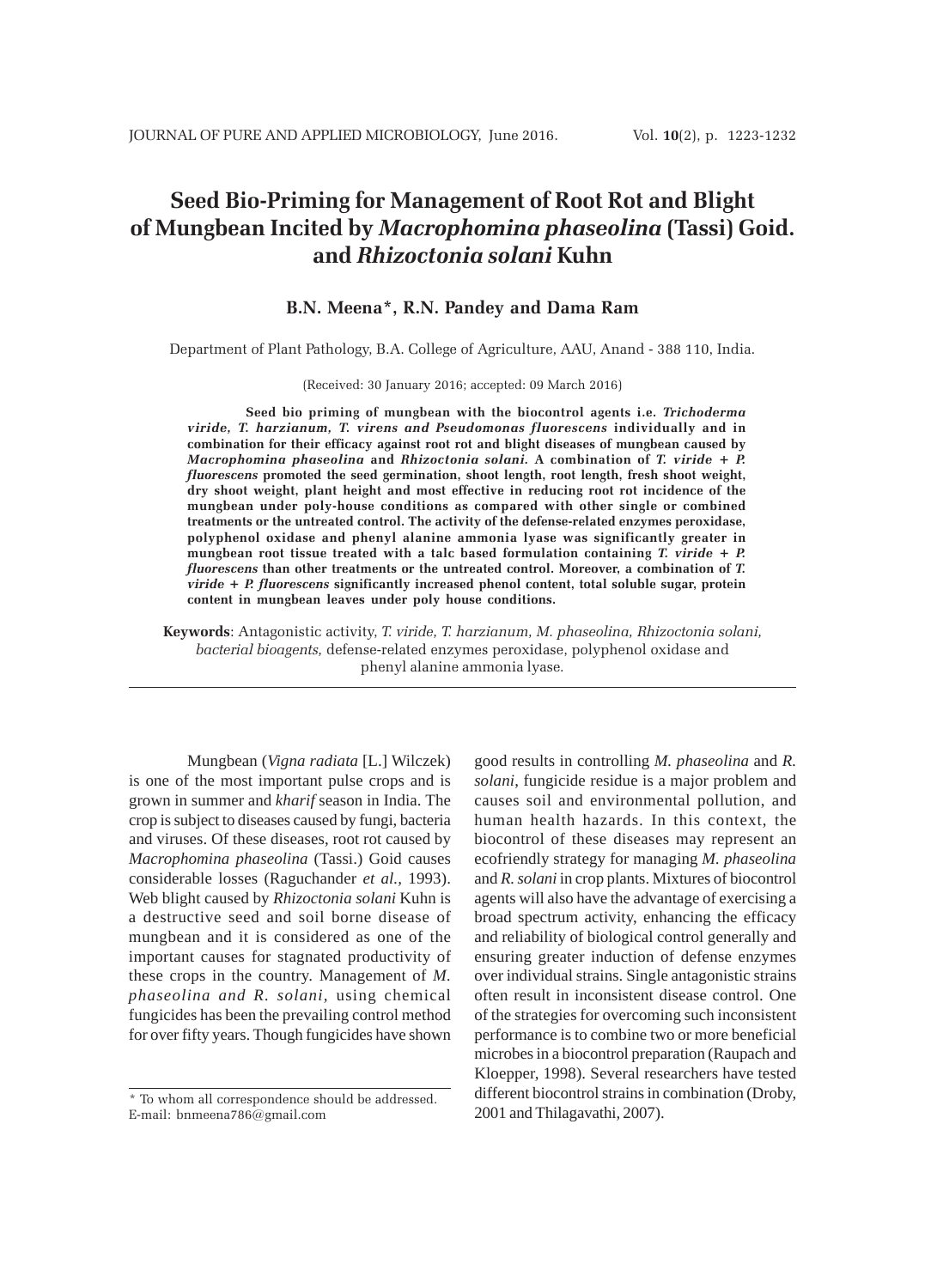#### **MATERIALS AND METHODS**

#### **Isolation of pathogen and maintenance of biocontrol agents**

The root rot and blight pathogen *M. phaseolina* and *R. solani* were isolated from mungbean plants showing typical root rot symptoms and pure cultures of the pathogen were obtained by the single hyphal tip method (Rangaswami, 1972). The biocontrol agents *T. viride, T. harzianum, T. virens* and *P. fluorescens* were obtained from Department of Plant Pathology, B. A. College of Agriculture, Anand Agricultural University, Anand (Gujarat), India.

#### **Effect of seed bio priming on mungbean growth** *in vitro* **by Rolled paper towel method**

One hundred gram seeds of mungbean were taken separately in sterilized conical flasks. The liquid suspension of *T. viride, T. virens, T. harzianum* and *P. fluorescens* and the combined bioagents were prepared by mixing 5 gram of solid talc based formulation with spore load of  $2 \times 10^8$ cfu / g in 25 ml of distilled water. The seeds were treated with the bioagents suspension for 10 hours at room temperature. After 10 hours of treatment, the seeds were shade dried. Bio-primed seeds were used for sowing after 10 hours of treatment. Untreated seeds were kept as control. The plant growth-promoting activity of the biocontrol agents were assessed based on the seedling vigour index by the standard Roll towel method (ISTA, 1993). The seedling vigour index was calculated using the formula as given by Abdul Baki and Anderson (1973).

Vigour Index  $=$  (mean root length  $+$  mean shoot length)  $\times$  per cent germination

#### **Pot culture study**

The soil in pots was sterilized in autoclave at temperature  $121\textdegree C$  for 6 hrs. Pathogens were multiplied on sand maize medium (9:1) for 15 day for mass production. The pots containing sterilized soil were inoculated with above sand maize inoculums @ 50 g/kg soil and left for 15 days for establishment of inoculum. The above treated seeds of mungbean was inoculated with pathogens i.e. *M. phaseolina* and *R. solani* separately and sown in pots containing pathogen inoculated soil in polyhouse condition.

**Assay of phenol content, total soluble sugar, protein content and defense enzymes under poly**

#### **house condition**

Total phenol content from the leaves of healthy and inoculated mungbean was estimated by Folin cio-calteau method as described by Bhatnagar *et al.* (2005). Total soluble sugar from the leaves of healthy and inoculated mungbean was determined by phenol sulphuric acid method as described by Dubois (1956). Protein content was determined by the method developed by Lowry *et al.* (1951). Peroxidase activity was estimated at 7, 14, 21, 28 and 35 days after sowing following the Worthington's method as described by Guilbault (1976) was expressed as changes in absorbance at 460 nm min-1 g-1 of fresh tissue. PPO activity was determined at 7, 14, 21, 28 and 35 days after sowing following the procedure given by Malik and Singh (1980) and was expressed as changes in absorbance at 490 nm min-1 g-1 of fresh tissue. PAL activity was assayed at 7, 14, 21, 28 and 35 days after sowing following the method of Ross and Sederoff (1992) and was expressed as changes in absorbance at 290 nm min-1 g-1 of fresh tissue.

#### **RESULTS**

## **Effect of seed bio priming on mungbean growth in vitro by Rolled paper towel method**

Seed bio priming of mungbean with combination of *T. viride + P. fluorescens* and *T. harzianum + P. fluorescens* produced mungbean seedlings with a significantly higher vigour index 2832.91 and 2357.07 than individual treatments *T. viride, P. fluorescens, T. harzianum* and *T. virens* whose vigour index was only 2119.15, 1787.8, 1637.58 and 1386.45, respectively. The untreated control seedlings had the lowest vigour index, 791.93 (Table 1).

#### **Pot culture study**

Seed bio priming of mungbean with combination of *T. viride + P. fluorescens* and *T. harzianum + P. fluorescens* in presence of *M. phaseolina* in pot condition produced mungbean seedlings with a higher vigour index 1417.2 and 1192.4 than individual treatments *T. viride, P. fluorescens, T. harzianum* and *T. virens* whose vigour index was only 1097.2, 990.9, 891.2 and 765.3, respectively. The untreated control seedlings had the lowest vigour index, 453.7. The combination of *T. viride + P. fluorescens* and *T.*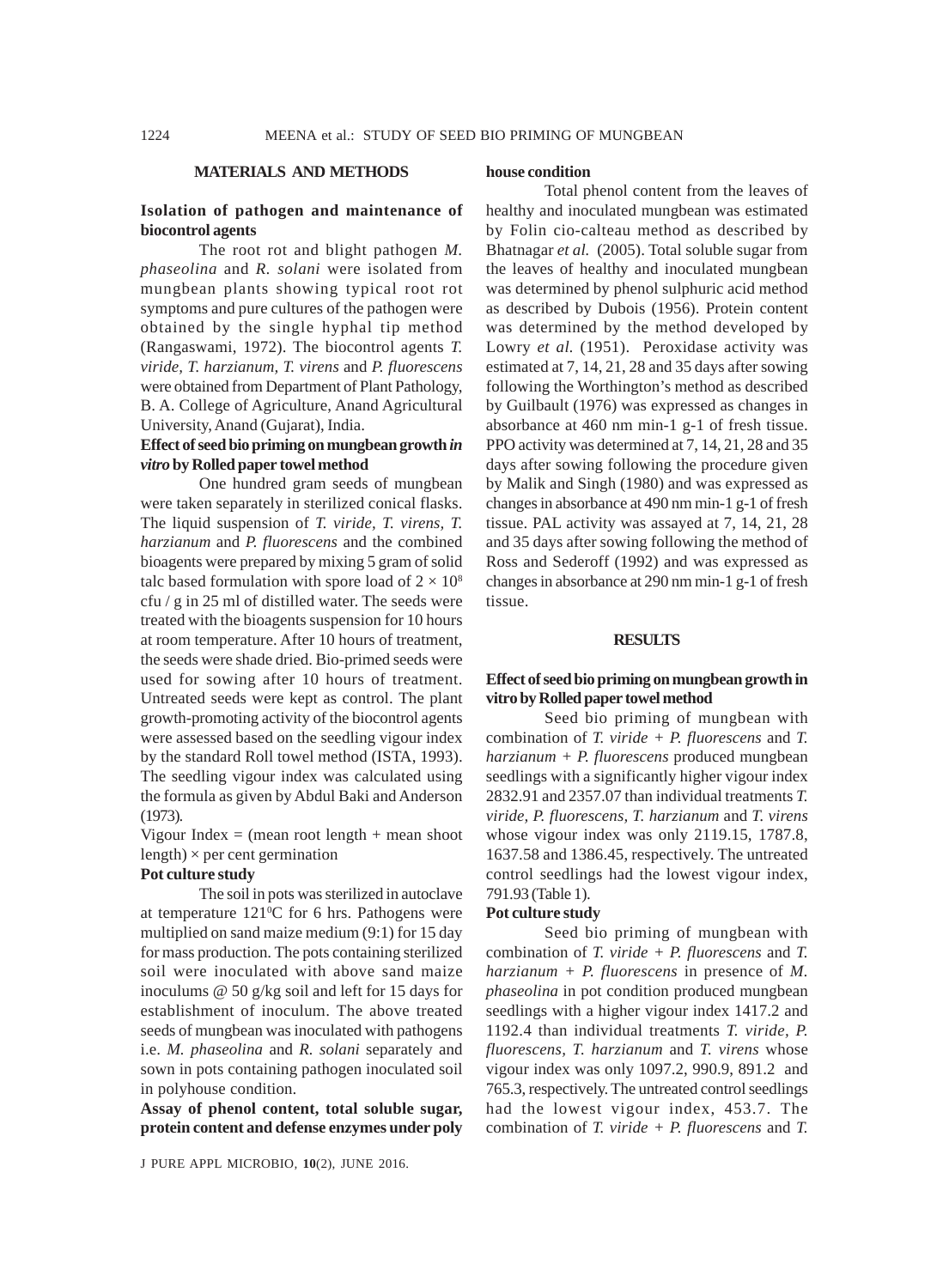*harzianum + P. fluorescens* in presence of *R. solani* in pot condition produced mungbean seedlings with higher vigour index 1300.4 and 1197.4 followed by *T. virens +P. fluorescens, T. viride, P. fluorescens, T. harzianum* and *T. virens* with vigour index 1147.3, 1090.7, 1069.3, 955.1 and 839.7, respectively. The untreated control seedlings had the lowest vigour index, 446.5 (Table 2).



#### **Plant height**

Seed bio priming of mungbean with combination of *T. viride + P. fluorescens* and *T. harzianum + P. fluorescens* in presence of *M. phaseolina* in pot condition gave highest plant height at 60 DAS of 27.93 and 26.43 cm followed by *T. viride, T. virens + P. fluorescens, P. fluorescens, T. harzianum* and *T. virens* with plant



*T. viride + P. fluorescens T. harzianum + P. fluorescens*





\*  $T_s$ : *T. viride + P. fluorescens + M. Phaseolina*,  $T_{12}$ : *T. viride + P. fluorescens + R. solani*,  $T_{M_s}$ : *M. Phaseolina*,  $\tilde{T}_{R}$ : *R. solani* 

| Sr.<br>no.     | Treatments                                              | Per cent<br>Germination | Shoot<br>length(cm) | Root<br>length(cm) | Vigour<br>index |  |
|----------------|---------------------------------------------------------|-------------------------|---------------------|--------------------|-----------------|--|
| 1              | T. viride                                               | $77.71*(95.47)*$        | 16.37               | 10.90              | 2119.15         |  |
| 2              | T. harzianum                                            | 66.84 (84.53)           | 14.83               | 9.67               | 1637.58         |  |
| 3              | T. virens                                               | 65.00(82.14)            | 12.23               | 9.10               | 1386.45         |  |
| $\overline{4}$ | P. fluorescens                                          | 70.11(88.43)            | 15.57               | 9.93               | 1787.81         |  |
| 5              | $T.$ viride + $P.$ fluorescens                          | 85.69 (99.44)           | 18.93               | 14.13              | 2832.91         |  |
| 6              | $T.$ harzianum + $P.$ fluorescens                       | 79.55 (96.71)           | 17.04               | 12.60              | 2357.07         |  |
| 7              | $T.$ virens + $P.$ fluorescens                          | 70.11(88.43)            | 15.80               | 12.20              | 1963.08         |  |
| 8              | Control (seeds soaked in<br>sterilized distilled water) | 55.77 (68.36)           | 8.43                | 5.77               | 791.93          |  |
|                | S. Em. $\pm$                                            | 4.04                    | 0.342               | 0.26               |                 |  |
|                | CD at $5\%$                                             | 12.10                   | 1.03                | 0.79               |                 |  |
|                | $CV\%$                                                  | 9.80                    | 3.98                | 4.34               |                 |  |
|                |                                                         |                         |                     |                    |                 |  |

Table 1. Effect of seed biopriming of mungbean with bioagents individually and in combination on plant growth promotion by Rolled paper towel method

\* Figures indicate Arcsine transformed values.

\*\* Figures indicate retransformed values.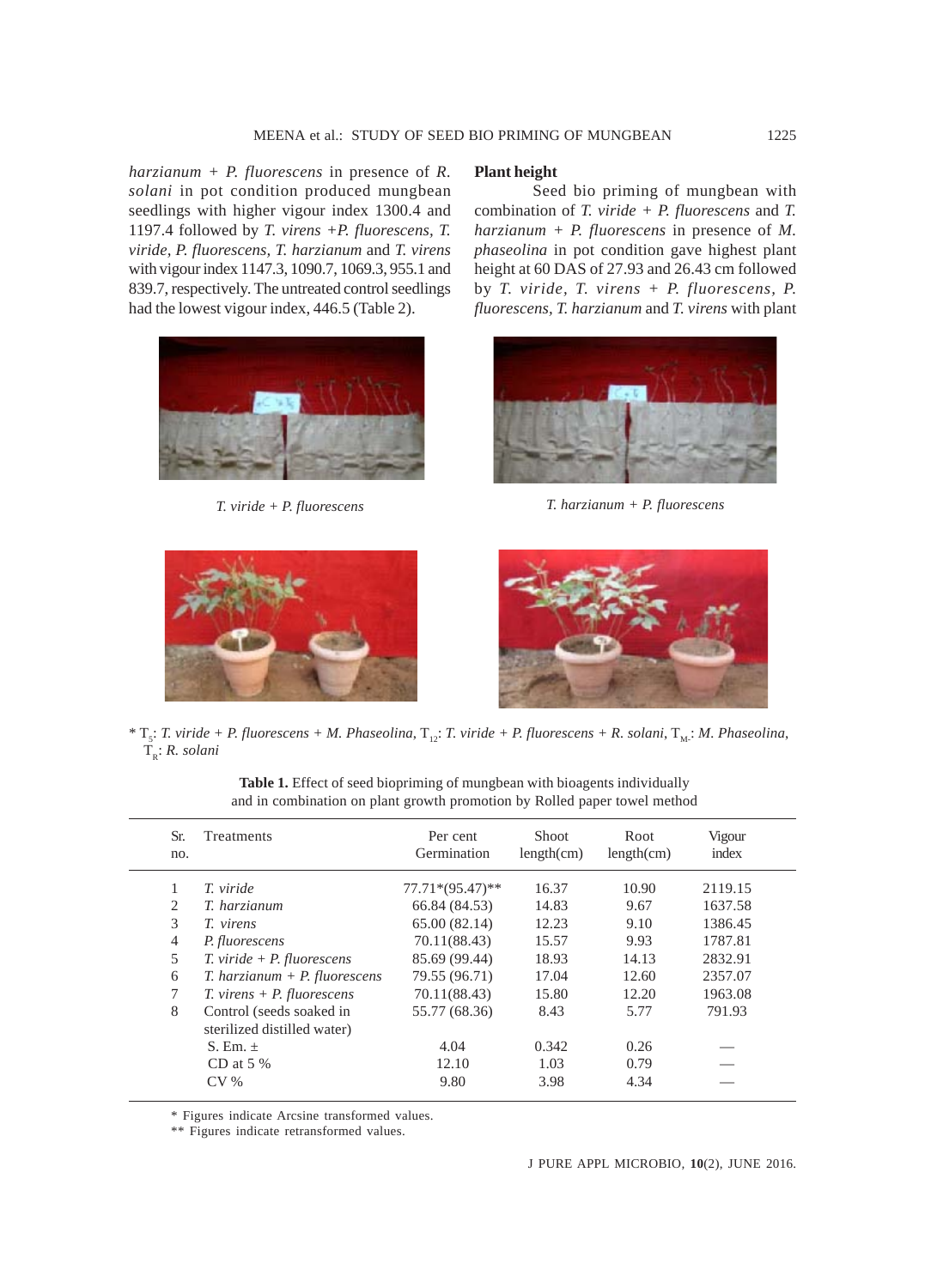|         | Table 2. Effect of seed biopriming of mungbean with bioagents individually and in          | combination on plant growth promotion under sick soil in pot condition |                                                                        |                    |                            |                                        |                                     |
|---------|--------------------------------------------------------------------------------------------|------------------------------------------------------------------------|------------------------------------------------------------------------|--------------------|----------------------------|----------------------------------------|-------------------------------------|
| Ω.<br>ä | Treatments                                                                                 | Germination<br>Per cent                                                | length(cm)<br>Shoot                                                    | length(cm)<br>Root | Vigour<br>index            | weight at 15<br>Fresh shoot<br>DAS(g)  | weight at 15<br>Dry shoot<br>DAS(g) |
|         | T. viride + M. Phaseolina                                                                  | $71.57*(90.01)*$                                                       | 10.00                                                                  | 5.33               | 1097.2                     | 5<br>1                                 | 0.30                                |
|         | T. harzianum + M. Phaseolina                                                               | 63.93 (80.69)                                                          | 9.47                                                                   |                    | 891.2                      | $-54$                                  |                                     |
|         | T. virens + M. Phaseolina                                                                  | 61.22 (76.82)                                                          | 8.43                                                                   |                    | 765.3                      | $\overline{5}$                         | $0.27$<br>0.25                      |
|         | P. fluorescens + M. Phaseolina                                                             | 66.64 (84.28)                                                          | 9.90                                                                   |                    | 990.9<br>1417.2            |                                        | 0.37                                |
|         | $T.$ viride + $P.$ fluorescens + $M.$ Phaseolina                                           | 77.44 (95.27                                                           | 11.67                                                                  |                    |                            | $\frac{1.87}{2.30}$                    |                                     |
|         | $T.$ harzianum + P. fluorescens + M. phaseolina                                            | 71.57 (90.01)                                                          |                                                                        |                    |                            |                                        |                                     |
|         | $T.$ virens + $P.$ fluorescens + $M.$ Phaseolina                                           | 63.93 (80.69)                                                          | $\begin{array}{c} 10.53 \\ 10.30 \\ 10.17 \\ 9.50 \\ 8.47 \end{array}$ |                    | 1192.4<br>1010.1<br>1090.7 | $\overline{1.91}$                      |                                     |
|         | $T.$ viride $+$ $R.$ solani                                                                | 71.57 (90.01)                                                          |                                                                        |                    |                            | 1.97                                   |                                     |
|         |                                                                                            | 68.86 (86.99)                                                          |                                                                        |                    |                            | 1.57                                   |                                     |
|         | $T$ harzianum + $R$ . solani<br>$T$ virens + $R$ . solani                                  | 66.64 (84.28)                                                          |                                                                        |                    | 955.1<br>839.7             | 1.54                                   |                                     |
|         | P. fluorescens + R. solani                                                                 | 71.57 (90.01)                                                          | 10.07                                                                  |                    | 1069.3                     |                                        |                                     |
|         | $T.$ viride + $P.$ fluorescens + $R.$ solani                                               | 71.57 (90.01)                                                          | 11.70<br>10.63                                                         |                    | 1300.4                     | $\frac{36}{2,35}$<br>$\frac{35}{2,35}$ |                                     |
|         | $T.$ harzianum + $P.$ fluorescens + $R.$ solani                                            | 71.57 (90.01)                                                          |                                                                        |                    | 197.4                      |                                        |                                     |
|         | $T.$ virens + $P.$ fluorescens + $R.$ solani                                               | 71.57 (90.01)                                                          | 10.33                                                                  |                    | 147.3                      |                                        |                                     |
|         | Control (M. phaseolina)                                                                    | 57.00 (70.34)                                                          | 5.83                                                                   |                    | 453.7                      | Ξ                                      |                                     |
|         | Control (R. solani)                                                                        | 63.43 (79.99)                                                          | 4.87                                                                   |                    | 446.5                      | $\overline{14}$                        |                                     |
|         | $S.$ Em. $\pm$                                                                             | 2.91                                                                   | 0.17                                                                   |                    |                            | 0.07                                   | 0.01                                |
|         | CD at 5 %                                                                                  | 8.37                                                                   | 0.50                                                                   | 0.35               |                            | 0.20                                   | 0.04                                |
|         |                                                                                            | 7.39                                                                   | 3.17                                                                   | 4.29               |                            | 6.84                                   | 7.62                                |
|         | * Figures indicate Arcsine transformed values<br>** Figures indicate retransformed values. |                                                                        |                                                                        |                    |                            |                                        |                                     |

J PURE APPL MICROBIO*,* **10**(2), JUNE 2016.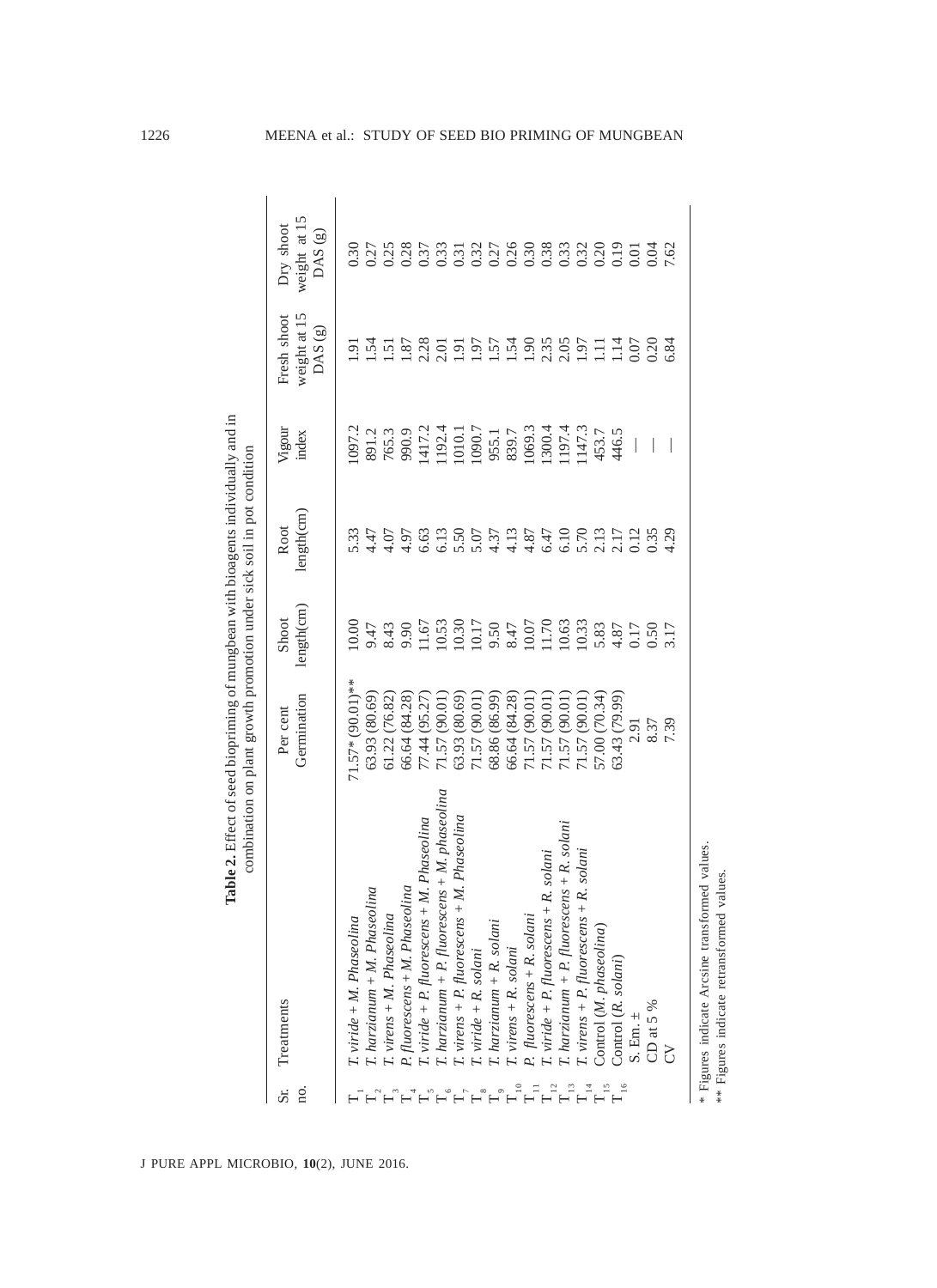height at 60 DAS of 25.50, 24.93, 24.40, 22.83 and 22.33 cm, respectively. The untreated control had the lowest plant height, 13.50 cm. The combination of *T. viride + P. fluorescens* and *T. harzianum + P. fluorescens* and *T. virens + P. fluorescens* in presence of *R. solani* in pot condition gave highest plant height of 27.20, 25.37 and 24.67 cm followed by *T. viride, P. fluorescens, T. harzianum* and *T. virens* with plant height 23.67, 23.20, 21.73 and 21.33 cm, respectively. The untreated control had the lowest plant height, 12.33 cm (Table 3).

#### **Disease incidence**

Seed bio priming of mungbean with combination of *T. viride + P. fluorescens, T. harzianum + P. fluorescens* and *T. virens + P. fluorescens* in presence of *M. phaseolina* in pot condition gave highest per cent disease control of 89.41, 78.63 and 70.93 % followed by *T. viride, T. harzianum, T. virens* and *P. fluorescens* with per cent disease control of 68.71, 59.82, 58.04 and 52.48

%, respectively. The combination of *T. viride + P. fluorescens* in presence of *R. solani* in pot condition gave highest per cent disease control of 88.24 % followed by *T. viride, T. harzianum + P. fluorescens, T. virens + P. fluorescens, , T. virens, T. harzianum* and *P. fluorescens* with plant height 78.05, 71.36, 67.87, 67.87, 66.60 and 63.14 %, respectively (Table 3).

### **Induction of defense related enzymes by biocontrol agents in greengram**

Activity of peroxidase, polyphenol oxidase and phenylamine ammonia lyase was increased from 7 DAS upto 21 DAS except the pathogen inoculated control and declined thereafter in all the inoculated treatments. Whereas in case of pathogen inoculated control, it gradually declined from 7 DAS itself. Combination of biocontrol agents induced a greater PO, PPO and PAL activity as compared to the untreated control or individual biocontrol agents. The greatest

| Sr.<br>no.  | Treatments                                                             | Number<br>of branches<br>/plant at 60 DAS | Plant height (cm)<br>30 DAS 60 DAS |       | Per cent<br>disease<br>incidence | Per cent<br>disease<br>control |
|-------------|------------------------------------------------------------------------|-------------------------------------------|------------------------------------|-------|----------------------------------|--------------------------------|
| $T_{1}$     | $T.$ viride $+ M.$ Phaseolina                                          | 4.67                                      | 20.50                              | 25.50 | 25.76* (18.89)**                 | 68.71                          |
| T,          | $T.$ harzianum + M. Phaseolina                                         | 4.00                                      | 17.50                              | 22.83 | 33.08 (29.79)                    | 59.82                          |
| $T_{3}$     | $T.$ virens $+ M.$ Phaseolina                                          | 3.67                                      | 17.83                              | 22.33 | 34.54 (32.15)                    | 58.04                          |
| $T_{4}$     | $P.$ fluorescens + M. Phaseolina                                       | 4.33                                      | 20.17                              | 24.40 | 39.12 (39.81)                    | 52.48                          |
| $T_{5}$     | $T.$ viride + $P.$ fluorescens +                                       | 5.67                                      | 21.83                              | 27.93 | 8.72(2.30)                       | 89.41                          |
|             | M. Phaseolina                                                          |                                           |                                    |       |                                  |                                |
| $T_{6}$     | $T.$ harzianum + $P.$ fluorescens                                      | 5.00                                      | 20.50                              | 26.43 | 17.60(9.14)                      | 78.63                          |
|             | $+ M. phaseolina$                                                      |                                           |                                    |       |                                  |                                |
| $T_{7}$     | $T. \, \text{virens} + P. \, \text{fluorescens}$                       | 4.67                                      | 19.50                              | 24.93 | 23.94 (16.47)                    | 70.93                          |
|             | $+ M. Phaseolina$                                                      |                                           |                                    |       |                                  |                                |
| $T_{\rm g}$ | $T.$ viride + $R.$ solani                                              | 4.33                                      | 20.17                              | 23.67 | 17.60(9.14)                      | 78.05                          |
| $T_{\rm q}$ | $T.$ harzianum + $R.$ solani                                           | 3.33                                      | 18.33                              | 21.73 | 26.77 (20.29)                    | 66.60                          |
| $T_{10}$    | $T.$ virens + $R.$ solani                                              | 3.33                                      | 16.00                              | 21.33 | 25.76 (18.89)                    | 67.87                          |
| $T_{11}$    | P. fluorescens + R. solani                                             | 4.00                                      | 19.17                              | 23.20 | 29.55 (24.32)                    | 63.14                          |
| $T_{12}$    | $T.$ viride + $P.$ fluorescens + $R.$ solani                           | 5.67                                      | 21.50                              | 27.20 | 9.43(2.68)                       | 88.24                          |
| $T_{13}$    | T. harzianum + P. fluorescens + R. solani                              | 4.67                                      | 20.50                              | 25.37 | 22.96 (15.22)                    | 71.36                          |
| $T_{14}$    | $T. \, \text{virens} + P. \, \text{fluorescens} + R. \, \text{solani}$ | 4.67                                      | 19.50                              | 24.67 | 25.76 (18.89)                    | 67.87                          |
| $T_{15}$    | Control (M. phaseolina)                                                | 1.67                                      | 10.00                              | 13.50 | 82.32 (98.21)                    | 0.00                           |
| $T_{16}$    | Control (R. solani)                                                    | 2.00                                      | 10.50                              | 12.33 | 80.16 (97.08)                    | 0.00                           |
|             | S. Em. $\pm$                                                           | 0.29                                      | 0.47                               | 0.53  | 3.00                             |                                |
|             | CD at $5\%$                                                            | 0.83                                      | 1.36                               | 1.54  | 8.68                             |                                |
|             | <b>CV</b>                                                              | 12.18                                     | 4.47                               | 4.02  | 23.71                            |                                |
|             |                                                                        |                                           |                                    |       |                                  |                                |

**Table 3.** Effect of seed biopriming of mungbean with bioagents individually and in combination on number of branches/ plant, plant height and disease incidence under sick soil in pot condition

\* Figures indicate Arcsine transformed values.

\*\* Figures indicate retransformed values.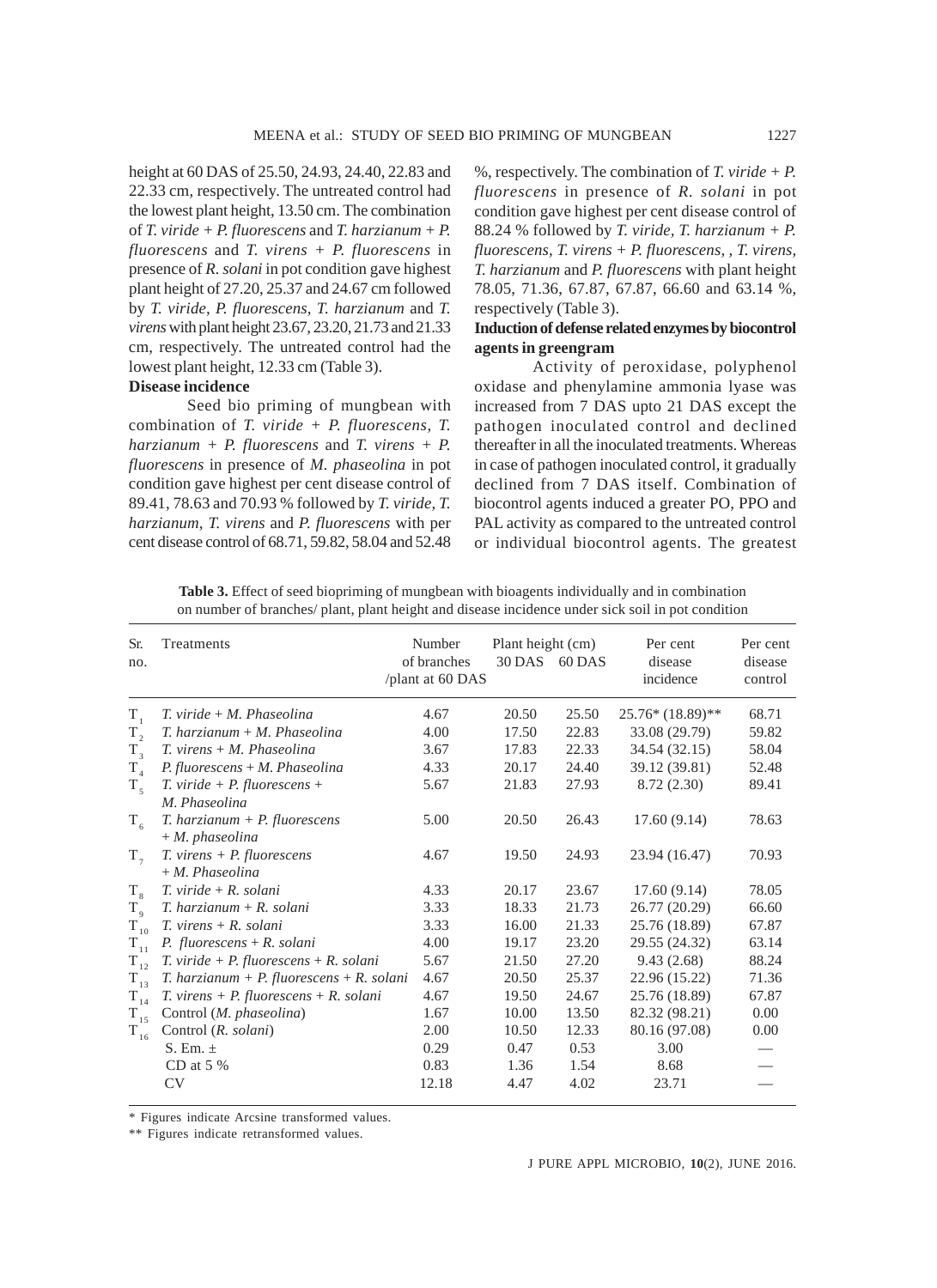increase in PO activity was produced by combinations of *T. viride + P. fluorescens, T. harzianum + P. fluorescens* and *T. virens + P.* *fluorescens* in presence of *M. phaseolina* at 21 DAS of 22.11, 20.37 and 19.38 " OD/min/ g tissue, respectively followed by *P. fluorescens, T. viride,*



**Fig. 1.** Changes in Peroxidase activity (" OD/min/g tissue) in mungbean root tissue due to seed bio-priming with different bioagents under sick soil in pot condition



**Fig. 2.** Changes in Polyphenol oxidase (PPO) activity ("À OD/min/g tissue) in mungbean root tissue due to seed bio-priming with different bioagents under sick soil in pot condition



**Fig. 3.** Changes in Phenylamine ammonia lyase (PAL) activity (" OD/min/g tissue) in mungbean root tissue due to seed bio-priming with different bioagents under sick soil in pot condition

J PURE APPL MICROBIO*,* **10**(2), JUNE 2016.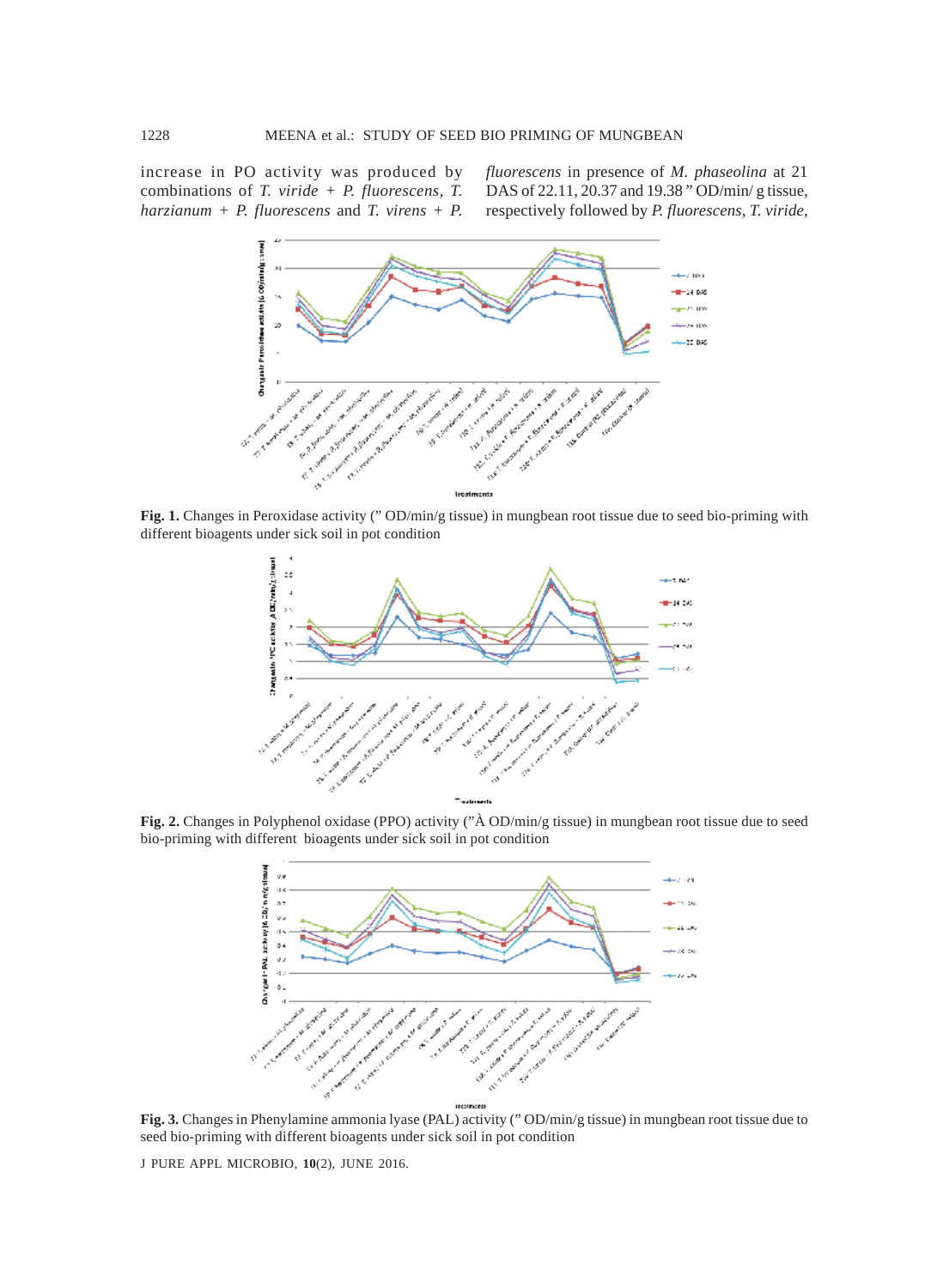*T. harzianum* and *T. virens* of 16.42, 15.67, 11.29 and 10.62 OD/min/ g tissue, respectively. The greatest increase in PO activity was produced by combinations of *T. viride + P. fluorescens, T. harzianum + P. fluorescens* and *T. virens + P. fluorescens* in presence of *R. solani* at 21 DAS of 23.35, 22.68 and 21.96 " OD/min/ g tissue, respectively followed by *P. fluorescens, T. viride, T. harzianum* and *T. virens* of 19.30, 19.19, 15.73 and 14.40 OD/min/ g tissue, respectively (Fig. 1). The greatest increase in PPO activity was produced by combinations of *T. viride + P. fluorescens, T. harzianum + P. fluorescens* and *T. virens + P. fluorescens* in presence of *M. phaseolina* at 21 DAS of 3.37, 2.42 and 2.31 " OD/min/ g tissue, respectively followed by *T. viride, P. fluorescens, T. harzianum* and *T. virens* of 2.20, 1.91, 1.61 and 1.52 OD/min/ g tissue, respectively. The greatest increase in PPO activity was produced by combinations of *T. viride + P. fluorescens, T. harzianum + P. fluorescens* and *T. virens + P. fluorescens* in presence of *R. solani* at 21 DAS of 3.69, 2.82 and 2.68 " OD/min/ g tissue, respectively followed by *T. viride, P. fluorescens, T. harzianum* and *T. virens* of 2.40, 2.32, 1.90 and 1.76 OD/min/ g tissue, respectively (Fig. 2). The greatest increase

in PAL activity was produced by combinations of *T. viride + P. fluorescens, T. harzianum + P. fluorescens* and *T. virens + P. fluorescens* in presence of *M. phaseolina* at 21 DAS of 0.813, 0.673 and 0.637 " OD/min/ g tissue, respectively followed by *P. fluorescens, T. viride, T. harzianum* and *T. virens* of 0.610, 0.583, 0.527 and 0.470 OD/ min/ g tissue, respectively. The greatest increase in PAL activity was produced by combinations of *T. viride + P. fluorescens, T. harzianum + P. fluorescens* and *T. virens + P. fluorescens* in presence of *R. solani* at 21 DAS of 0.890, 0.720 and 0.670 " OD/min/ g tissue, respectively followed by *P. fluorescens, T. viride, T. harzianum* and *T. virens* of 0.660, 0.643, 0.573 and 0.517 OD/min/ g tissue, respectively (Fig. 3).

### **Phenol content**

The greatest increase in phenol content was produced by combinations of *T. viride + P. fluorescens, T. harzianum + P. fluorescens* and *T. virens + P. fluorescens* in presence of *M. phaseolina* of 0.385, 0.349 and 0.317 mg 100mg-1 FW, respectively followed by *P. fluorescens, T. viride, T. harzianum* and *T. virens* of 0.302, 0.295, 0.260 and 0.241 mg 100mg-1 FW, respectively. The greatest increase in phenol content was produced

**Table 4.** Changes in phenol content, total soluble sugar and protein content (mg 100mg<sup>-1</sup> FW) in mungbean leaves due to seed bio-priming with different bioagents under sick soil in pot condition

| Sr.<br>no.   | Treatments                                                             | Phenol<br>content | Total<br>soluble sugar | Protein<br>content |
|--------------|------------------------------------------------------------------------|-------------------|------------------------|--------------------|
| $T_{1}$      | $T.$ viride $+ M.$ Phaseolina                                          | 0.295             | 0.813                  | 3.35               |
| $T_{2}$      | $T.$ harzianum + M. phaseolina                                         | 0.260             | 0.761                  | 3.05               |
| $T_{3}$      | $T.$ virens $+ M.$ Phaseolina                                          | 0.241             | 0.730                  | 2.97               |
| $\rm T_{_4}$ | $P.$ fluorescens + M. phaseolina                                       | 0.302             | 0.824                  | 3.46               |
| $T_{5}$      | $T.$ viride + $P.$ fluorescens + $M.$ phaseolina                       | 0.385             | 0.993                  | 3.93               |
| $T_{6}$      | $T.$ harzianum + $P.$ fluorescens + $M.$ phaseolina                    | 0.349             | 0.875                  | 3.67               |
| $T_{7}$      | $T.$ virens + $P.$ fluorescens + $M.$ phaseolina                       | 0.317             | 0.840                  | 3.76               |
| $T_{\rm 8}$  | $T.$ viride + $R.$ solani                                              | 0.329             | 0.938                  | 3.21               |
| $T_{\rm g}$  | $T.$ harzianum + R. solani                                             | 0.294             | 0.843                  | 3.04               |
| $T_{10}$     | $T.$ virens + R. solani                                                | 0.267             | 0.789                  | 2.96               |
| $\rm T_{11}$ | P. fluorescens $+ R$ . solani                                          | 0.337             | 0.952                  | 3.24               |
| $T_{12}$     | $T.$ viride + $P.$ fluorescens + $R.$ solani                           | 0.445             | 1.104                  | 3.87               |
| $T_{13}$     | $T.$ harzianum + $P.$ fluorescens + $R.$ solani                        | 0.386             | 1.000                  | 3.31               |
| $T_{14}$     | $T. \, \text{virens} + P. \, \text{fluorescens} + R. \, \text{solani}$ | 0.358             | 0.967                  | 3.55               |
| $T_{15}$     | Control (M. phaseolina)                                                | 0.146             | 0.328                  | 2.32               |
| $T_{16}$     | Control (R. solani)                                                    | 0.186             | 0.344                  | 2.24               |
|              | S. Em. $\pm$                                                           | 0.01              | 0.01                   | 0.03               |
|              | CD at $5\%$                                                            | 0.02              | 0.02                   | 0.09               |
|              | $CV\%$                                                                 | 3.91              | 1.25                   | 1.59               |
|              |                                                                        |                   |                        |                    |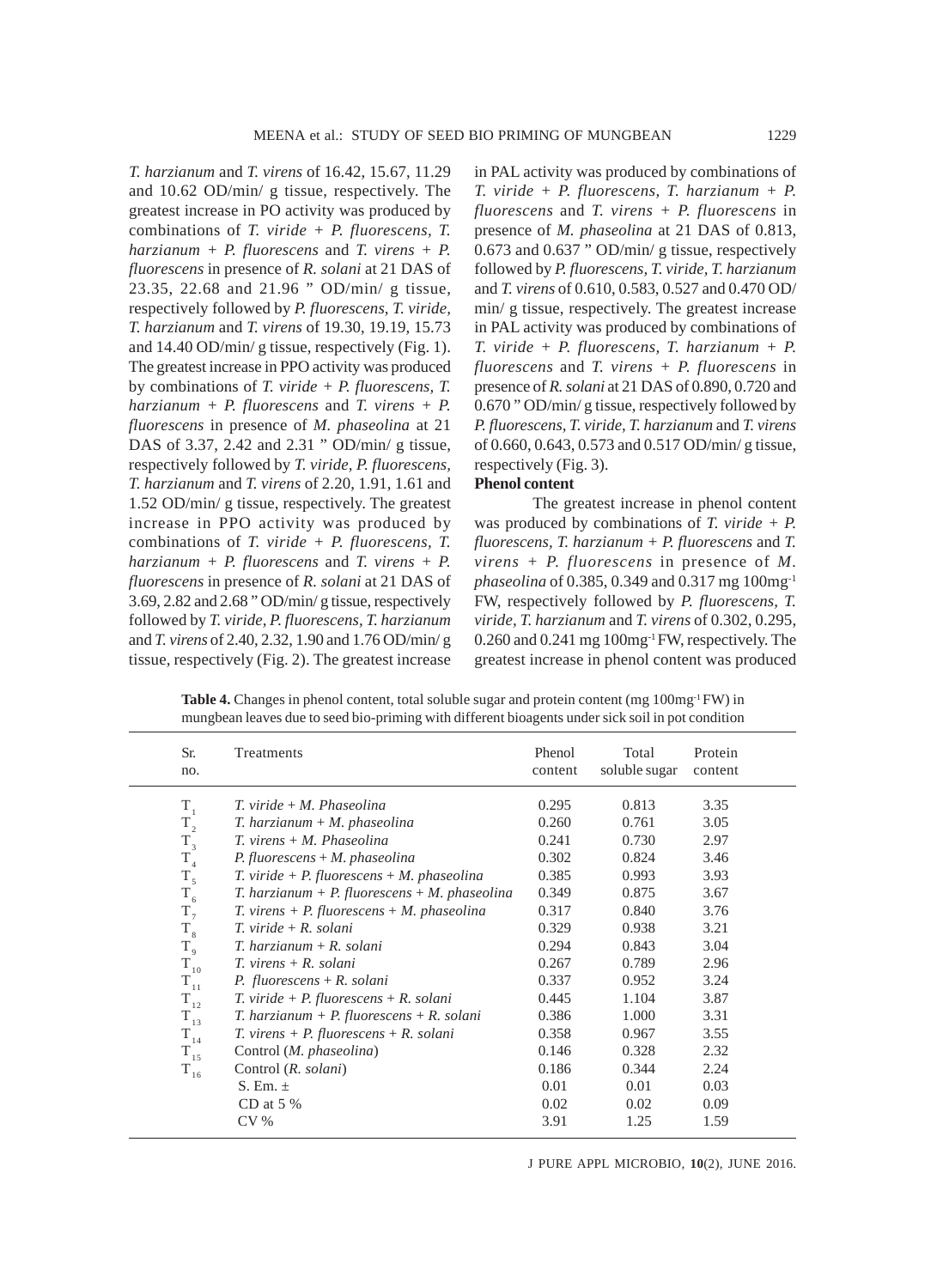by combinations of *T. viride + P. fluorescens, T. harzianum + P. fluorescens* and *T. virens + P. fluorescens* in presence of *R. solani* of 0.445, 0.386 and 0.358 mg 100mg-1 FW, respectively followed by *P. fluorescens, T. viride, T. harzianum* and *T. virens* of 0.337, 0.329, 0.294 and 0.267 mg 100mg-1 FW, respectively (Table 4).

#### **Total soluble sugar**

The greatest increase in total soluble sugar was produced by combinations of *T. viride + P. fluorescens, T. harzianum + P. fluorescens* and *T. virens + P. fluorescens* in presence of *M. phaseolina* of 0.993, 0.875 and 0.840 mg 100mg-1 FW, respectively followed by *P. fluorescens, T. viride, T. harzianum* and *T. virens* of 0.824, 0.813, 0.761 and 0.730 mg 100mg-1 FW, respectively. The greatest increase in total soluble sugar was produced by combinations of *T. viride + P. fluorescens, T. harzianum + P. fluorescens* and *T. virens + P. fluorescens* in presence of *R. solani* of 1.104, 1.000 and 0.967 mg 100mg-1 FW, respectively followed by *P. fluorescens, T. viride, T. harzianum* and *T. virens* of 0.952, 0.938, 0.843 and 0.789 mg 100mg-1 FW, respectively (Table 4).

#### **Protein content**

The greatest increase in total soluble sugar was produced by combinations of *T. viride + P. fluorescens, T. virens + P. fluorescens* and *T. harzianum + P. fluorescens* in presence of *M. phaseolina* of 3.93, 3.76 and 3.67 mg 100mg-1 FW, respectively followed by *P. fluorescens, T. viride, T. harzianum* and *T. virens* of 3.46, 3.35, 3.05 and 2.97 mg 100mg-1 FW, respectively. The greatest increase in phenol content was produced by combinations of *T. viride + P. fluorescens, T. virens + P. fluorescens* and *T. harzianum + P. fluorescens* in presence of *R. solani* of 3.87, 3.55 and 3.31 mg 100mg-1 FW, respectively followed by *P. fluorescens, T. viride, T. harzianum* and *T. virens* of 3.24, 3.21, 3.04 and 2.96 mg 100mg-1 FW, respectively (Table 4).

#### **DISCUSSION**

Multiple strain mixtures of microbial agents have been employed successfully against several plant pathogens in earlier studies. Mixtures include those of bacteria and fungi (Leibinger *et al.,* 1997), and those of bacteria and yeast (Janisiewicz and Bors, 1995). In the present study,

J PURE APPL MICROBIO*,* **10**(2), JUNE 2016.

seed biopriming of mungbean with talcbased formulations containing a mixture of bacterial and fungal biocontrol agents and individual biocontrol agents were tested against the mungbean root rot and blight disease causing agent *M. phaseolina* and *R. solani in vitro* and in the polyhouse condition. Several authors have suggested that combinations of introduced biocontrol agents have to be compatible with each other for better and more consistent disease suppression (Raaijmakers *et al.,* 1995). In the present study, the *P. fluorescens* were compatible with *T. viride, T. harzianum* and *T. virens*. Georgakopoulos *et al*. (2002) identified potentially useful and compatible antagonist combinations by cultivating antagonists in a liquid medium containing a substrate previously used by other antagonists of the prospective combination. Also, a single biocontrol strain may not grow equally well in a variety of environmental conditions (Fukui *et al*., 1994). In the present study, the biocontrol agents *T. viride* produced the greatest reduction in mycelial growth of *M. phaseolina* and *R. solani*, followed by *T. harzianum, T. virens* and *P. fluorescens* as compared with the control. The biocontrol agents *T. viride* showed maximum growth inhibition of *M. phaseolina* (Chirame and Padule, 2005; Khan *et al.*, 2012). Thilagavathi *et al.* (2007) tested the antagonistic effect of *Trichoderma viride* (strains Tv1 and Tv13), *Pseudomonas fluorescens* (Pf1 and Pf15) and *Bacillus subtilis* (Bs16) individually and in combination against *Macrophomina phaseolina* causing root rot in greengram. Among all individual biocontrol agents, *Trichoderma viride* (strains Tv1 and Tv13) individually showed maximum growth inhibition of the pathogen. Biocontrol agent, *T. viride* gave the highest mycelial growth inhibition of *R. solani* over control (Seema and Devaki, 2012; Kamalakannan et *al.,* 2004). The lower mycelial pathogen growth may be due to antibiotics produced by the biocontrol agents, as has been reported by many workers (Ramamoorthy and Samiyappan, 2001, Viswanathan and Samiyappan, 2001). In the present study, a combinations *T. viride* + *P. fluorescens* increased mungbean seed germination, shoot length, root length, vigour index by rolled paper towel method as compared to other combinations, individual biocontrol agents and control. Results similar to the present investigation were reported by Thilagavathi *et al.* (2007). The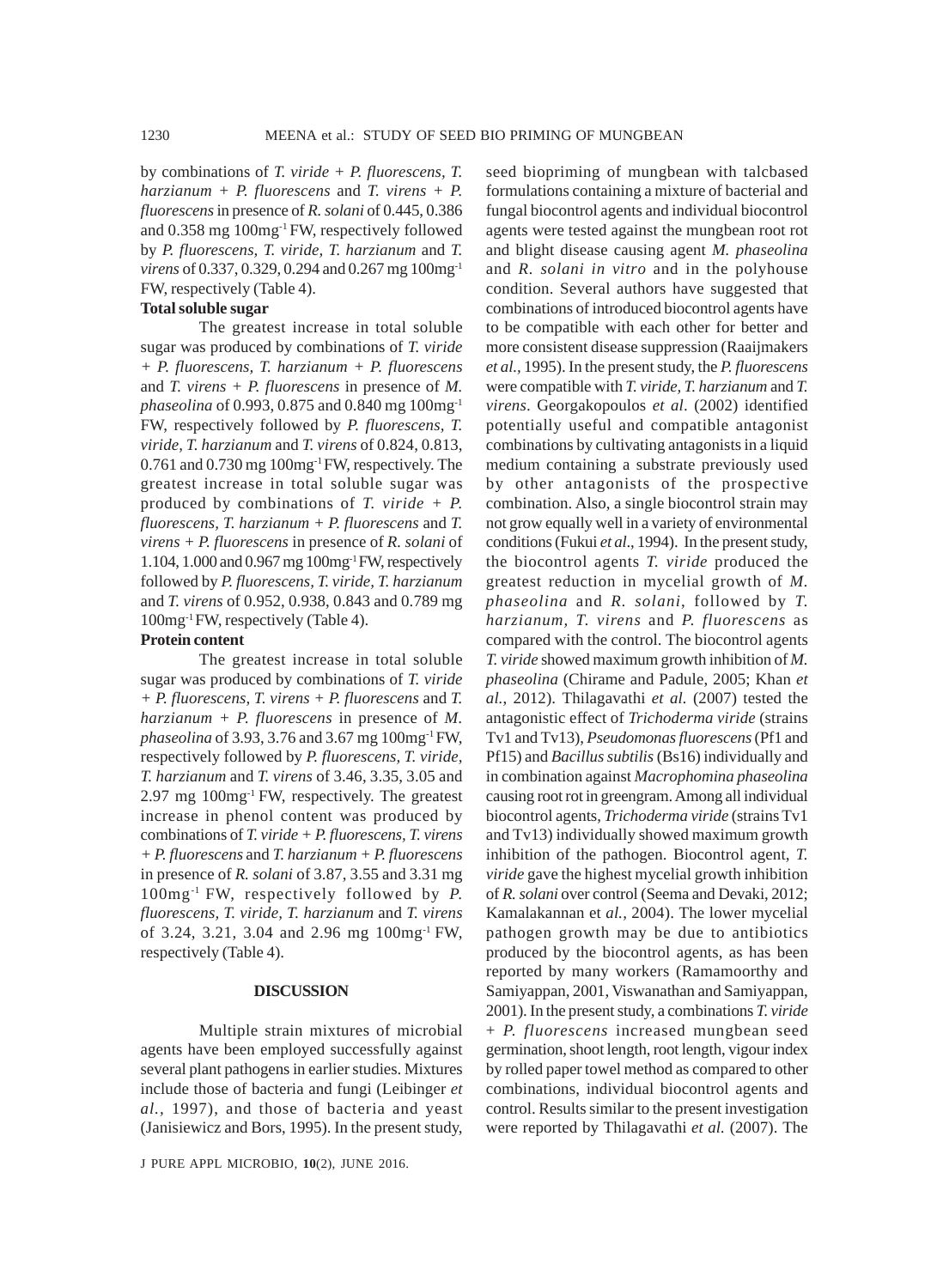combinations *T. viride* + *P. fluorescens* increased mungbean seed germination, shoot length, root length, vigour index, plant height in pot culture as compared to other combinations, individual biocontrol agents and control. Similarly, a combined application of *T. viride* + *P. fluorescens* increased root and shoot length in chilli (Manoranjitham *et al*., 2000). Mixtures of PGPR strains achieved better disease suppression of sheath blight in rice than when they were applied singly (Nandakumar *et al*., 2001). In the present study, the combinations of *T. viride* + *P. fluorescens* gave better disease suppression of root rot and blight in mungbean plants as compared to other combinations, individual biocontrol agents and control. In the present study, mungbean plants infected with *M. phaseolina* and treated with the bioformulation combinations *T. viride* + *P. fluorescens*; *T.*  $hargianum + P.$  *fluorescens* and *T. virens* + *P. fluorescens* had higher levels of PO, PPO and PAL activity than infected plants treated with single biocontrol agents. Mungbean plants infected with *R. solani* and treated with the bioformulation combinations *T. viride* + *P. fluorescens*; *T.*  $harzianum + P.$  *fluorescens* and *T. virens* + *P. fluorescens* had higher levels of PO, PPO and PAL activity than infected plants treated with single biocontrol agents. Similarly, a combined application of biocontrol agents increased levels of PO, PPO and PAL activity in greengram against root rot caused by *M. phaseolina* as compared to individual biocontrol agents (Thilagavathi *et al.,* 2007)*.* Increased levels of PO and PPO have been shown to result from a number of resistant interactions involving plant pathogenic fungi, bacteria and viruses (Kandan *et al*., 2002). PAL was reported to be induced in cucumber by fluorescent pseudomonads against *P. aphanidermatum* (Chen *et al.,* 2000), in tomato against *Fusarium oxysporum* f. sp. *lycopersici* (Ramamoorthy *et al.,* 2002) and in bean against *Botrytis cinerea* (Zdor and Anderson, 1992). The results suggest that disease suppression by these combinations of biocontrol agents in the pot culture was related to the *in vitro* interaction that occurred between the biocontrol agents. The biocontrol agents not only controlled dry root rot but also promoted plant growth, and this gives them an advantage over the use of chemical fungicides against root rot in disease management.

The work has to be intensified to study the mechanisms involved in disease control by mixtures of biocontrol agents.

#### **REFERENCES**

- 1. Abdul-Baki, A.A. and Anderson, J.D. Vigour determination in soybean seed by multiple criteria. *Crop Science,* 1973; **13**: 630–633.
- 2. Chen, C., Belanger, R.R., Benhamou, N. and Paullitz, T.C. Defense enzymes induced in cucumber roots by treatment with plant-growth promoting rhizobacteria (PGPR). *Physiology and Molecular Plant Pathology,* **56:** 13–23.
- 3. Chirame, B. B. and Padule, D. N. Effect of *Trichoderma* spp. on the growth of *Macrophomina phaseouna. Agric.* Sci. *Digest.,* 2005; **25** (3): 213 – 214.
- 4. Dennis, C. and Webster, J. Antagonistic properties of species groups of *Trichoderma* 1. Production of non-volatile antibiotics. *Transactions of the British Mycological Society,* 1971; **57:** 25–39.
- 5. Droby, S., Enhancing biocontrol activity of microbial antagonists of postharvest diseases, in Enhancing Biocontrol Agents and Handling Risks (M. Vurro, J. Gressel, T. Butt, G.E. Harman, A. Pilgeram, R.J. St Leger, D.L. Nuss) *IOS Press, Amsterdam, Netherlands*, 2001; pp-295.
- 6. Dubois, M. Colorimetric methods of determination of sugars and related substances. *Annal Chem*., 1956; **26**: 350.
- 7. Fukui, R., Schroth, M.N., Hendson, M. and Hancock, J.G. Interaction between strains of *Pseudomonads* in sugar beet sphermospheres and the relationship to pericarp colonization by *Pythium ultimum* in soil. *Phytopathology*, 1994; **84:** 1322–1330.
- 8. Georgakopoulos, D. G., Fiddaman, P., Leifert, C. and Malathrakis, N.E. Biological control of cucumber and sugar beet damping-off caused by *Pythium ultimum* with bacterial and fungal antagonists. *Journal of Applied Microbiology*, 2002; **92**(6): 1078–1086.
- 9. ISTA. Proceedings of the International Seed Test Association, International rules for seed testing. *Seed Science and Technology*, 1993; **21:** 1–152.
- 10. Janisiewicz, W. J. and Bors, B. Development of microbial community of bacterium and yeast antagonists to control wound invading postharvest pathogens of fruits. *Applied Environmental Microbiology*, 1995; **61**: 3261– 3267.
- 11. Kamalakannan, A., Mohan, L., Harish, S.,

J PURE APPL MICROBIO*,* **10**(2), JUNE 2016.